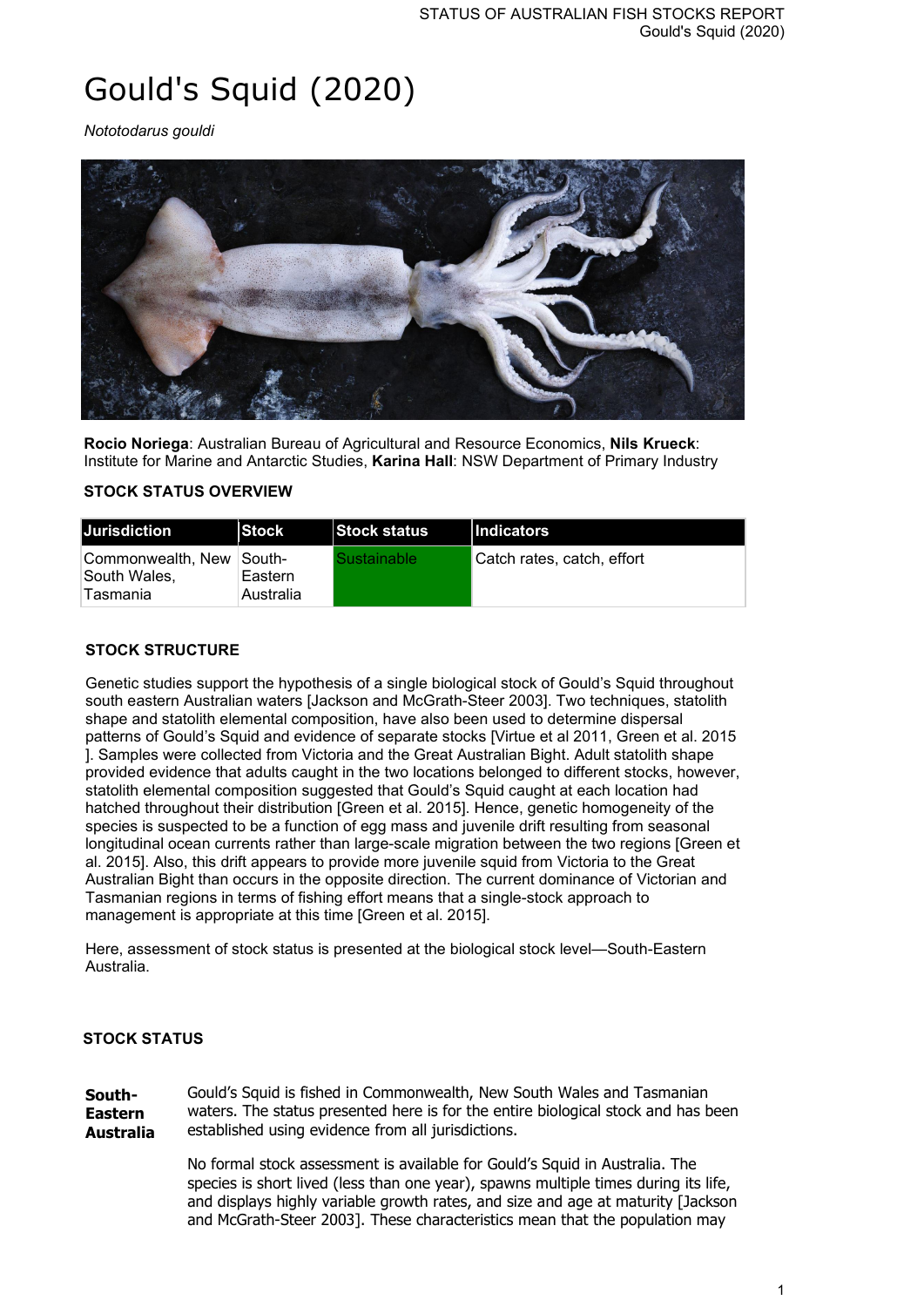be less susceptible to fishing mortality than longer-lived species. However, their short life expectancy also implies that recruitment to the stock may be susceptible to environmental conditions and fishing pressures [Jackson & McGrath-Steer 2003, Noriega and Curtotti 2020]. The high historical catches taken by foreign vessels in the late 1970s and 1980s indicate that a high annual harvest can be taken from the stock in years of high abundance without greatly reducing recruitment and biomass for subsequent seasons. However, as the fishery targets a single year class there is potential for recruitment overfishing if insufficient animals survive long enough to reproduce. Given spawning occurs throughout the year [Jackson and McGrath-Steer 2003] there is minimal risk of recruitment overfishing in seasonal and localised fisheries such as those in South-Eastern Australia.

The majority of Commonwealth catch is taken by squid jigging and demersal trawling. In 2018–19, 721 tonnes (t) of squid were reported from two Commonwealth fisheries. In the Southern Squid Jig Fishery (SSJF), 246 t of squid catch was reported while in the Commonwealth Trawl Sector (CTS) and Great Australian Bight Trawl Sector (GABTS) of the Southern and Eastern Scalefish and Shark Fishery (SESSF), 428 t and 46 t of squid catch was reported, respectively.

Total fishing effort in the SSJF decreased from a peak of 15 600 jig hours in 1997 to 617 jig hours in 2010. High costs relative to revenue, combined with the highly variable biomass and/or availability of the stock, are understood to be the main reasons for the reduced effort since 2008 [Noriega and Curtotti 2020]. Following increased effort in 2015 and 2016, effort declined in 2017 (1 332 jig hours) due to the difficulty in locating squid, resulting in processors not able to source enough squid [AFMA 2017]. Effort in 2019 (2 234 jig hours) was similar to that in 2018 (2 281 jig hours), mostly due to higher domestic and international squid prices [AFMA 2019], yet anecdotal reports suggest the fleet experienced some difficulty in locating squid [AFMA 2020].

Fishing effort in the CTS and GABTS has decreased substantially since the mid-2000s when total trawl effort was around 140 000 hours. In 2018–19, combined fishing effort in these sectors was 66 384 trawl hours [Helidoniotis et al. 2019, Moore et al. 2019], down from 70 274 trawl hours in 2017–18.

Gould's Squid are taken in small quantities as byproduct of the New South Wales Ocean Trawl Fishery [Hall 2015]. Annual landings from New South Wales steadily decreased from 59 tonnes (t) in 1997–98 to a minimum of 4.9 t in 2012–13, and then have increased slightly to 11.9 t in 2018–19 [Hall 2020]. Most of the earlier decline was in catches from the prawn trawl sector along the northern coast in response to a concurrent rapid decrease in fishing effort from 9 905 fisher days in 1997–98 to 1 172 fisher days in 2012–13. Since then effort has increased slightly to 2 502 days fished in 2018–19. Over the same period, standardised commercial catch rates of the fish trawl and prawn trawl sectors of the Ocean Trawl Fishery fluctuated around a generally decreasing trend, but have increased steadily over the last five years and are currently near the longterm average [Hall 2020]. The level of harvest from NSW waters is relatively insignificant compared to amounts removed from the stock in other jurisdictions.

Gould's Squid are sporadically present in high abundances in Tasmanian waters between late summer and early autumn, especially off the south-east coast (for example, in years 2000, 2007, 2012, 2013). In such years of high local abundance, dual-endorsed automatic squid-jig vessels have commonly concentrated their fishing effort in Tasmanian state waters before moving back to more traditional fishing grounds in Commonwealth waters. In consequence, interannual variation in Tasmanian catches of Gould's Squid has been high [Krueck et al. 2020]. In 2018–19, 24 t of catch was reported under Tasmanian scalefish licences. [Krueck et al. 2020].

Combined total catch from the Commonwealth, New South Wales and Tasmania in 2018-19 was 756 t. Total catch has been below 3 000 t since 2000 and below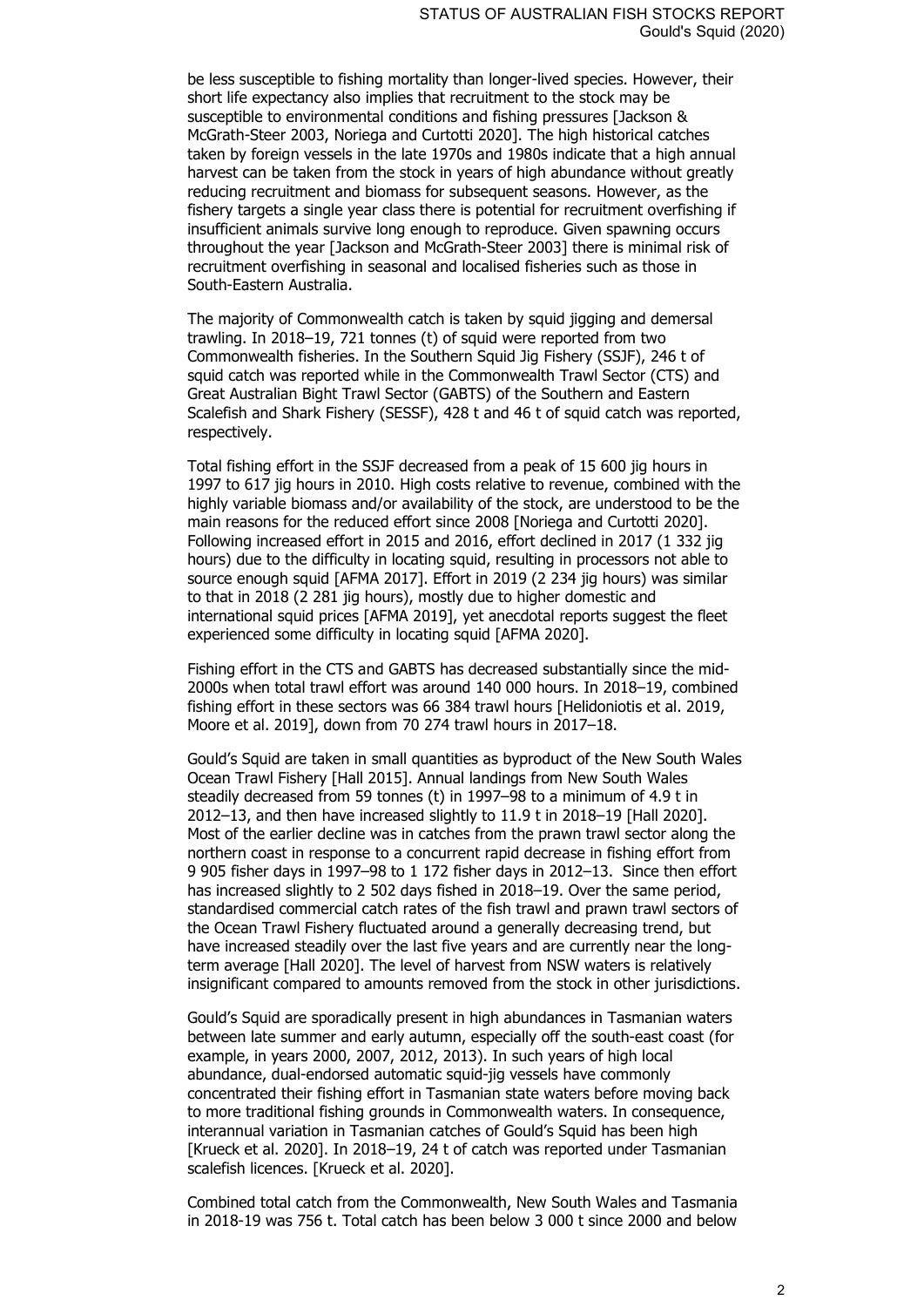the historical peak catch of 7 914 t taken by foreign jig fishing vessels in 1979– 80. Nominal catch rates from the Commonwealth Trawl Sector, the Tasmanian Scalefish Fishery and New South Wales Ocean Trawl Fishery have been relatively stable over time. This indicates that the biomass of this stock is unlikely to be depleted, that recruitment is unlikely to be impaired and that the current level of fishing mortality across jurisdictions is unlikely to cause the stock to become recruitment impaired.

On the basis of the evidence provided above, the South-Eastern Australia biological stock is classified as a **sustainable stock.**

# **BIOLOGY**

**Gould's Squid biology** [Jackson and McGrath-Steer 2003]

| <b>Species</b> | Longevity / Maximum Size   Maturity (50 per cent) |                              |
|----------------|---------------------------------------------------|------------------------------|
| Gould's Squid  | $ $ < 1 year, 350–400 mm ML                       | 6–9 months, 170–300 mm<br>ML |

# **DISTRIBUTION**



Distribution of reported commercial catch of Gould's Squid

## **TABLES**

| <b>Fishing methods</b> |                               |              |          |
|------------------------|-------------------------------|--------------|----------|
|                        | <b>Commonwealth New South</b> | <b>Wales</b> | Tasmania |
| <b>Charter</b>         |                               |              |          |
| <b>Hook and Line</b>   |                               |              |          |
| <b>Squid Jigging</b>   |                               |              |          |
| <b>Commercial</b>      |                               |              |          |
| <b>Danish Seine</b>    |                               |              |          |
| <b>Midwater Trawl</b>  |                               |              |          |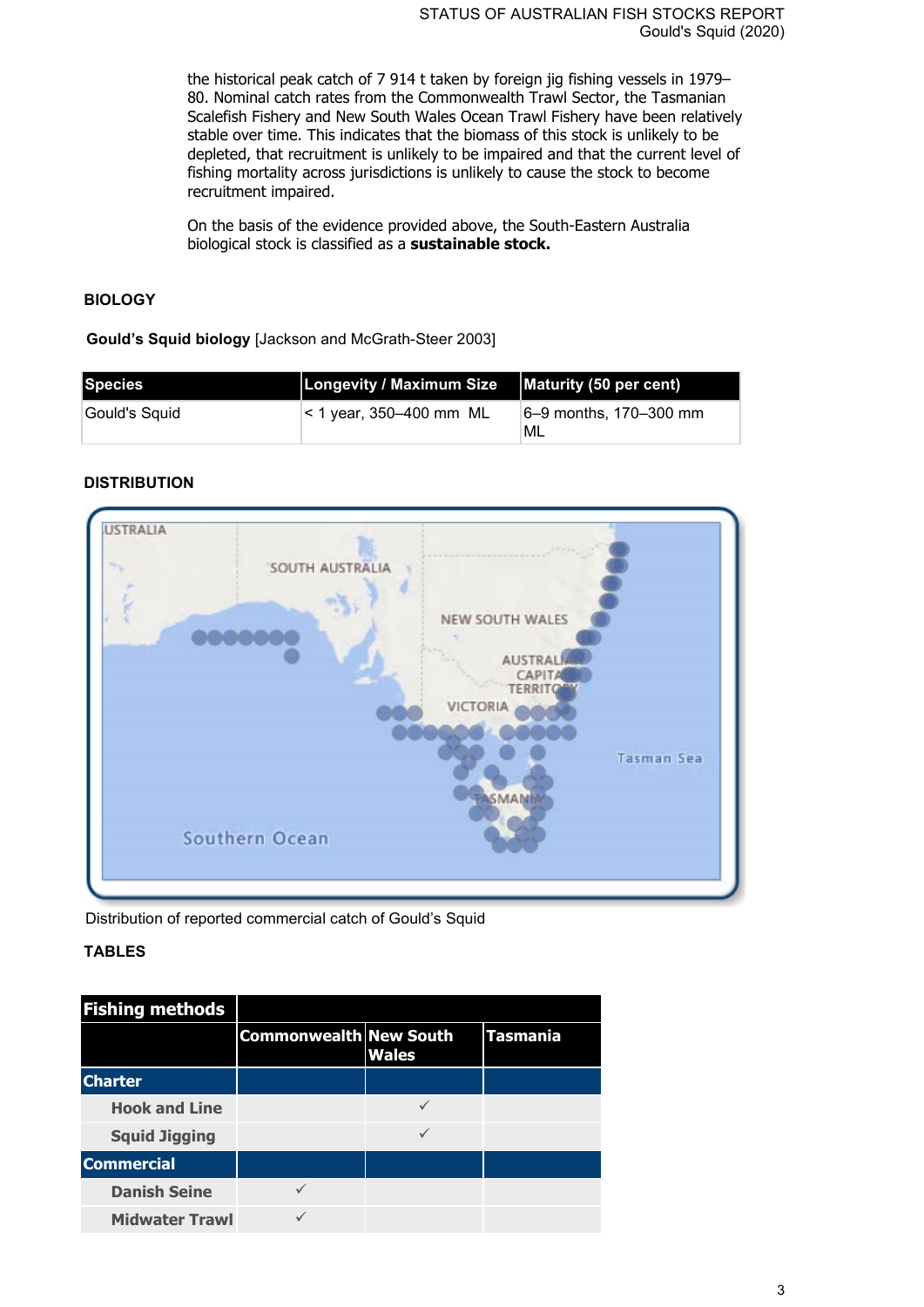| <b>Otter Trawl</b>                    |  |  |
|---------------------------------------|--|--|
| <b>Squid jigs</b><br>(mechanise<br>d) |  |  |
| <b>Trawl</b>                          |  |  |
| <b>Unspecified</b>                    |  |  |
| <b>Recreational</b>                   |  |  |
| <b>Hook and Line</b>                  |  |  |
| <b>Squid Jigging</b>                  |  |  |

| <b>Management</b><br><b>Methods</b>           |                               |              |                 |
|-----------------------------------------------|-------------------------------|--------------|-----------------|
|                                               | <b>Commonwealth New South</b> | <b>Wales</b> | <b>Tasmania</b> |
| <b>Charter</b>                                |                               |              |                 |
| <b>Bag limits</b>                             |                               | $\checkmark$ |                 |
| Gear<br>restrictions                          |                               | $\checkmark$ |                 |
| <b>Spatial</b><br>closures                    |                               | $\checkmark$ |                 |
| <b>Commercial</b>                             |                               |              |                 |
| <b>Effort limits</b>                          | $\checkmark$                  | $\checkmark$ |                 |
| Gear<br>restrictions                          |                               | $\checkmark$ |                 |
| <b>Limited entry</b>                          | $\checkmark$                  | $\checkmark$ | $\checkmark$    |
| <b>Spatial</b><br>closures                    |                               | $\checkmark$ | $\checkmark$    |
| <b>Temporal</b><br>closures                   |                               |              | $\checkmark$    |
| <b>Trigger limits</b>                         | $\checkmark$                  |              |                 |
| <b>Vessel</b><br>restrictions                 | $\checkmark$                  | $\checkmark$ | $\checkmark$    |
| <b>Recreational</b>                           |                               |              |                 |
| <b>Bag and</b><br>possession<br><b>limits</b> |                               |              | $\checkmark$    |
| <b>Bag limits</b>                             |                               | $\checkmark$ | $\checkmark$    |
| Gear<br>restrictions                          |                               | $\checkmark$ | ✓               |
| <b>Spatial</b><br>closures                    |                               | $\checkmark$ |                 |
| <b>Temporal</b><br>closures                   |                               |              | $\checkmark$    |

| <b>Catch</b> |                               |              |                  |
|--------------|-------------------------------|--------------|------------------|
|              | <b>Commonwealth New South</b> | <b>Wales</b> | <b>ITasmania</b> |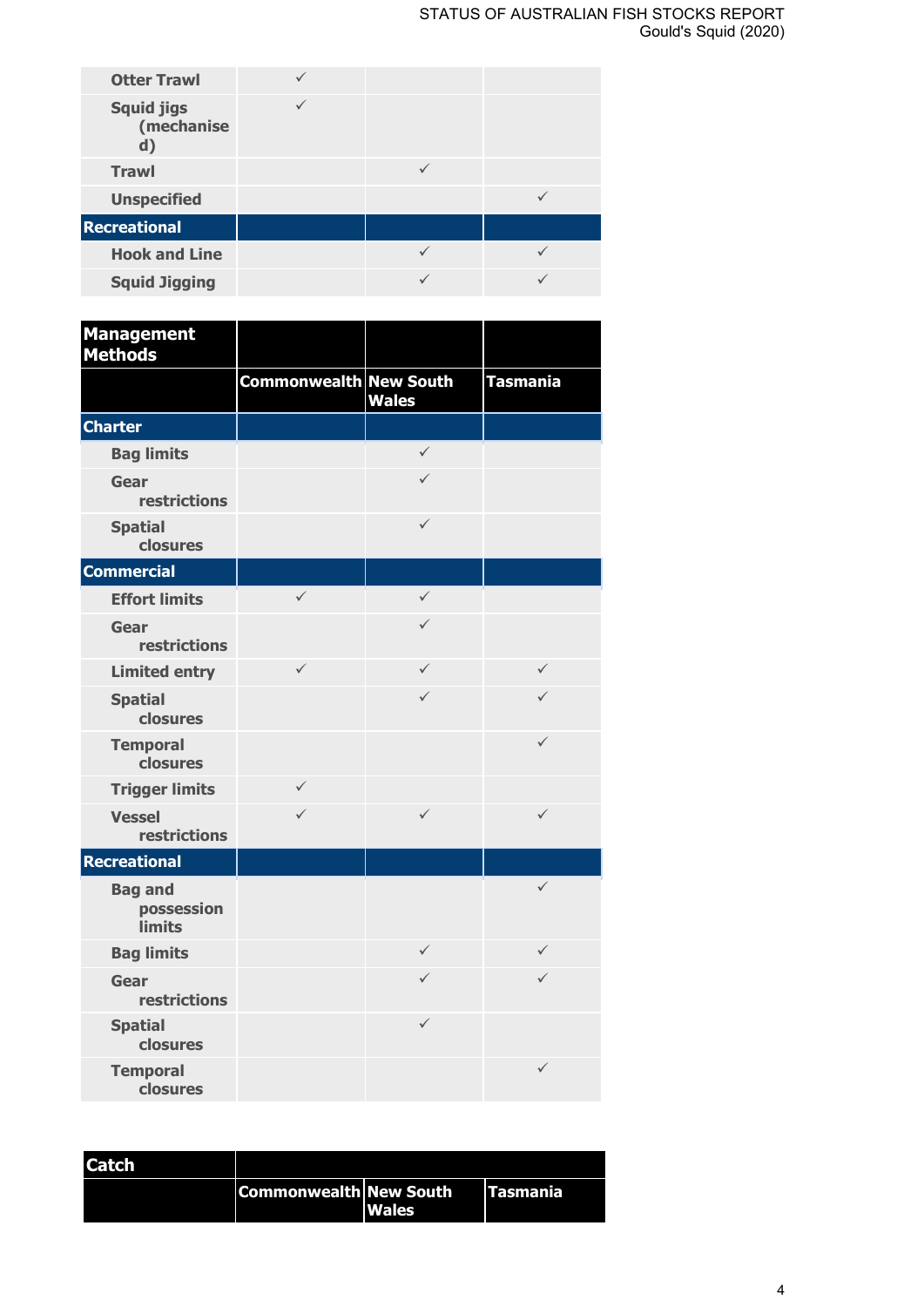#### STATUS OF AUSTRALIAN FISH STOCKS REPORT Gould's Squid (2020)

| <b>Charter</b>    |           | 5 squid (in<br>$2018 - 19$ |                 |
|-------------------|-----------|----------------------------|-----------------|
| <b>Commercial</b> | 720.882 t | 11.0269 t                  | 23.934 t        |
| <b>Indigenous</b> |           | Unknown                    | Unknown         |
| Recreational      |           | Unknown                    | 21 t in 2012-13 |

**Commonwealth – Recreational** The Australian Government does not manage recreational fishing in Commonwealth waters. Recreational fishing in Commonwealth waters is managed by the state or territory immediately adjacent to those waters, under its management regulations.

**Commonwealth – Indigenous** The Australian Government does not manage non-commercial Indigenous fishing in Commonwealth waters, with the exception of the Torres Strait. In general, non-commercial Indigenous fishing in Commonwealth waters is managed by the state or territory immediately adjacent to those waters.

**New South Wales – Indigenous (management methods)** [https://www.dpi.nsw.gov.au/fishing/aboriginal-fishing\).](https://www.dpi.nsw.gov.au/fishing/aboriginal-fishing)

**Tasmania – Commercial (catch)** Catches reported for the Tasmanian Scalefish Fishery are for the period 1 July to 30 Jun the following year. The most recent assessment available is for 2016–17.

**Tasmania – Recreational (management methods)** In Tasmania, a recreational licence is required for fishers using dropline or longline gear, along with nets, such as gillnet or beach seine. A bag limit of 15 individuals and a possession lim of 30 individuals is in place for recreational fishers.

## **Tasmania – Indigenous (management**

**methods)** [https://dpipwe.tas.gov.au/Documents/Policy%20for%20Aboriginal%20tags%20and%20alloting%20an%20UIC.p](https://dpipwe.tas.gov.au/Documents/Policy%20for%20Aboriginal%20tags%20and%20alloting%20an%20UIC.pdf)ublic



## **CATCH CHART**

Commercial catch of Gould's Squid - note confidential catch not shown

| <b>References</b>                  |                                                                                                                                                                                                                                                                                                                                    |
|------------------------------------|------------------------------------------------------------------------------------------------------------------------------------------------------------------------------------------------------------------------------------------------------------------------------------------------------------------------------------|
| Jackson and McGrath-<br>Steer 2003 | Jackson, GD and McGrath-Steer, BL 2003, Arrow squid in southern Australian waters-<br>supplying management needs through biological investigations, final report to the Fisheries<br>Research and Development Corporation, project 1999/112, Institute of Antarctic and<br>Southern Ocean Studies, University of Tasmania, Hobart. |